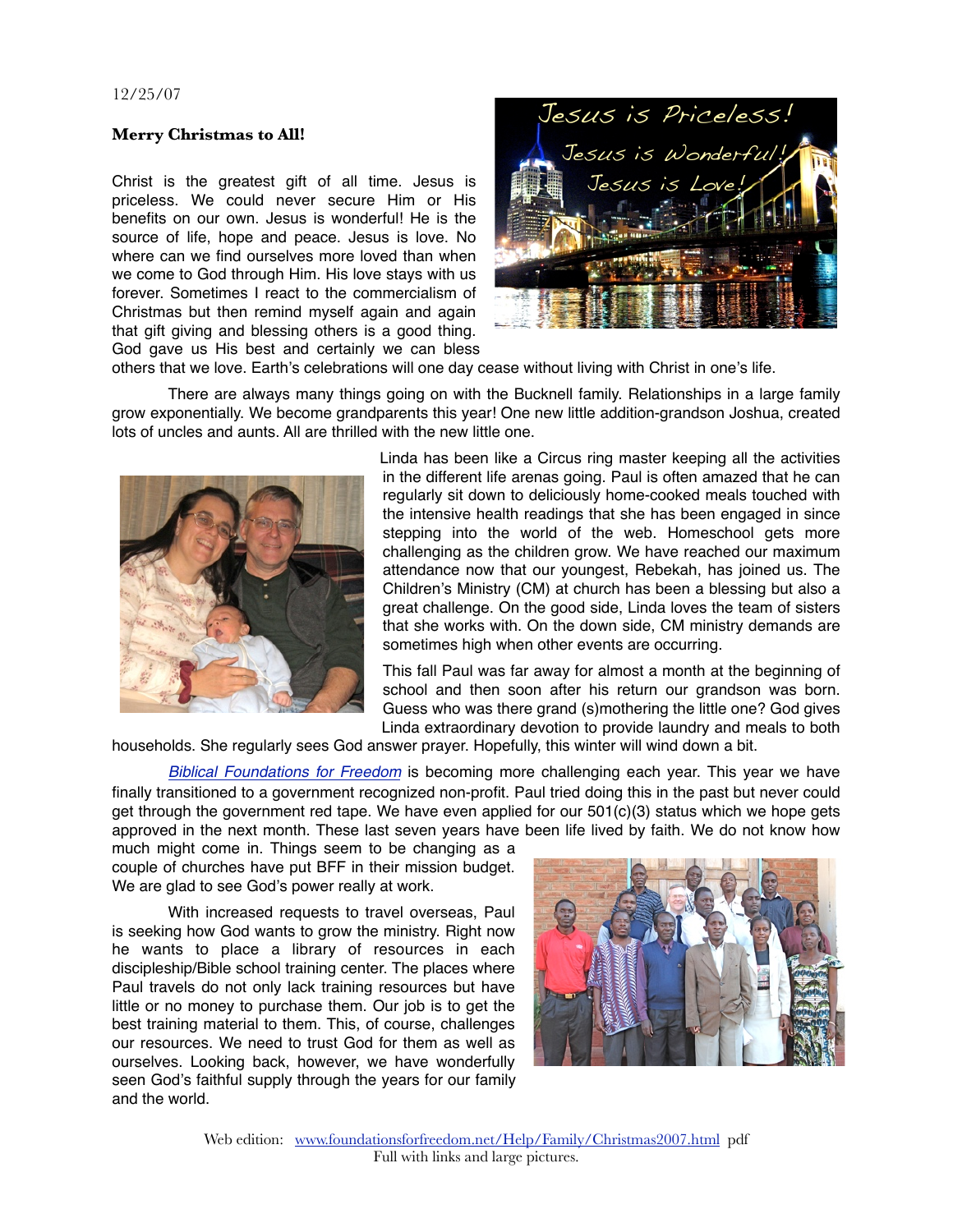This year Paul finally spoke on the important topic of marriage and family. He has been very cautious of doing this overseas without being familiar with other cultures. But we saw God's blessing. One bishop in Malawi (East Africa) kept telling me to speak more on the marriage and family. When I did, the crowd loved it. In India, two couples traveled several days to attend such a seminar because they said,



"We have never had such teachings before." God wants to give each of us great marriages and families. If we only had confidence enough in this to seek Him for His grace and truth.

Elizabeth continues expanding her expertise in several areas of creativity. Most recently, she has been taking pottery classes at a local studio and is thoroughly enjoying it. At home, she joins in with many family activities, but is sure to enjoy spending her time around town with her friends, if not out of town. This is, of course, when she is not busy during the week while she's working at the doctor's office as a secretary.

Christy had an easy birth experience (by easy we mean real quick-like her Mom). She was attended by the same midwives as Linda. Since Elias and Christy

live nearby, they still have the freedom to have their weekly dates. We have a whole houseful of eager babysitters here at home. The good little Joshua even sleeps in Paul's study while the ladies go shopping or out to tea. He does not mind. (He still is in shock that he doesn't have his own little ones in diapers.) Meanwhile Christy helped start and assists with the Youth Group.

Allison, 16, is out on the road. Be careful! Actually, she has only started practice driving. Dad always has some fun stories to share about how we almost …. We were greatly rewarded when she accompanied our carol singing the other night on the guitar. She has done very well without formal lessons. This is the homeschool drive of self-discipline. We equip them to be and do what God wants for them. She has dutifully been building up her drawing skills thanks to her aunt's donation of a photoshop program. To top off her quest for training, she has joined an apprenticeship program. (Actually she has been doing this unofficially for BFF for a number of years).



Daniel,14, like Allison is enjoying our new church youth group. They love their friends as teens do. He still talks about all the fun at the youth retreat. He is working on his chess, especially his



end game, where he still loses to Dad. Now if he only can improve that area, then onto victory!

Benjamin, almost 13, is stepping into the teen years next month.

That will give us three teenagers. He is the one that looks around at a need in the home and quietly helps out. He also is the one that loves to make lots of weird noises! He likes to help with baking. He and Kathryn did quite a bit of Christmas baking for us. He went camping with brother-in-law Elias, his other brothers, and Dad. We also climbed high onto Mount Lincoln in Franconia Notch, New Hampshire.